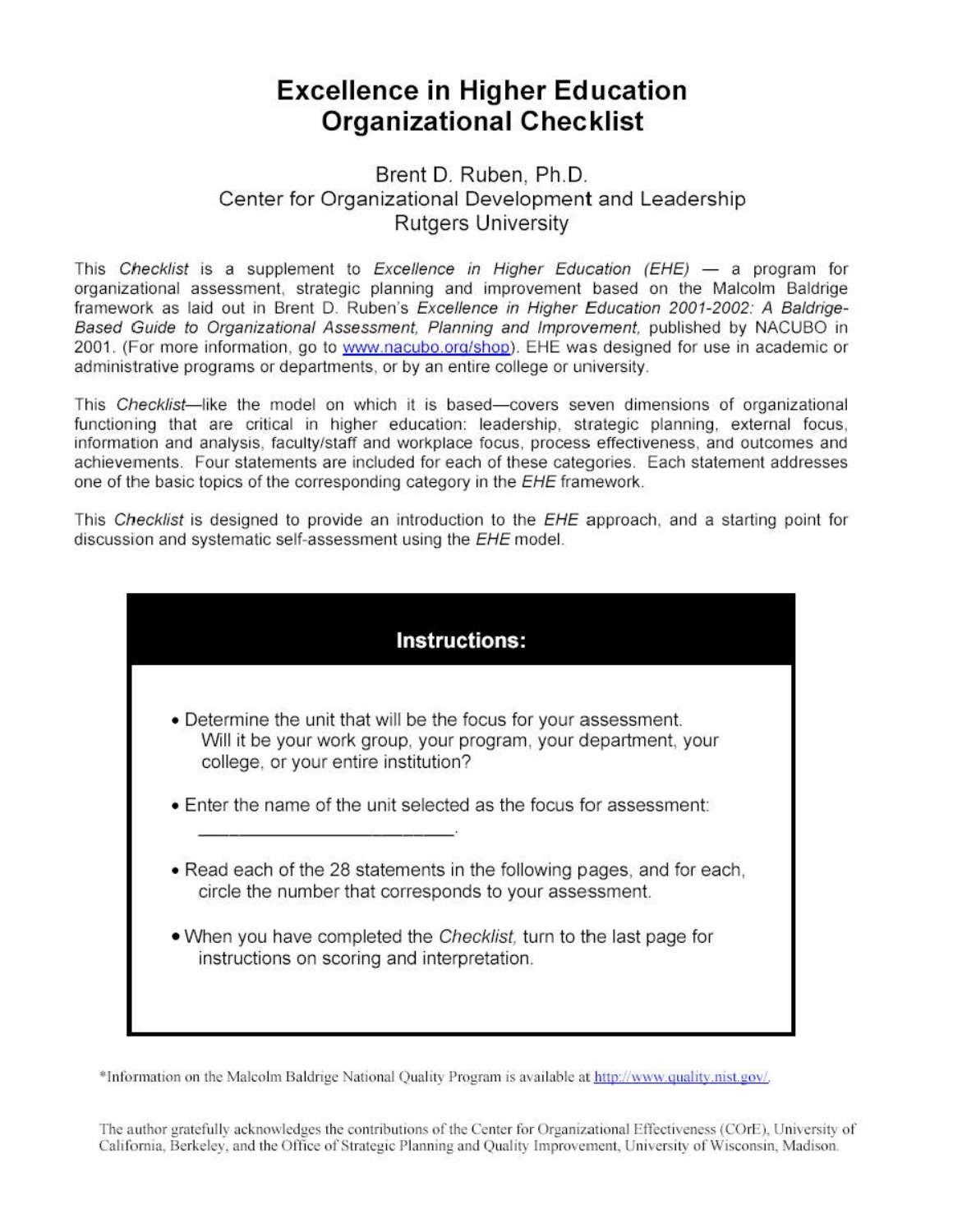# **Excellence in Higher Education Organizational Checklist**

| 1.0 Leadership                                                                                                                                         | Don't<br>Know/<br><b>Never</b> | Rarely | <b>Sometimes</b><br>3 | Often | <b>Always</b> |
|--------------------------------------------------------------------------------------------------------------------------------------------------------|--------------------------------|--------|-----------------------|-------|---------------|
| In our unit, there is a clearly defined and shared view of our mission,<br>vision, values, plans and goals.                                            |                                |        |                       |       |               |
| Our leaders clarify and build consensus on our directions and priorities.                                                                              |                                |        |                       |       |               |
| Leaders encourage and use feedback and performance reviews to<br>improve their own leadership and leadership practices throughout the<br>organization. |                                |        |                       |       |               |
| Our leaders are responsive to public concerns and take steps to<br>strengthen our institution, the community and region.                               |                                |        |                       |       |               |
| <b>Subtotals</b>                                                                                                                                       |                                |        |                       |       |               |

### Category 1.0 Total

| <b>2.0 Strategic Planning</b>                                                                                                | Don't<br>Know/<br>Never | Rarely | <b>Sometimes</b> | Often | <b>Always</b> |
|------------------------------------------------------------------------------------------------------------------------------|-------------------------|--------|------------------|-------|---------------|
| Our unit has a formalized planning process.                                                                                  |                         |        |                  |       |               |
| We have a written plan that translates our mission, vision and values<br>into priorities, measurable goals and action steps. |                         |        |                  |       |               |
| We engage faculty/staff from throughout the organization in developing<br>and implementing our unit's plans.                 |                         |        |                  |       |               |
| Our unit's goals and plans are synchronized with those of the larger<br>organization or institution.                         |                         |        |                  |       |               |
| <b>Subtotals</b>                                                                                                             |                         |        |                  |       |               |

## Category 2.0 Total

| <b>3.0 External Focus</b>                                                                                                                                                    | Don't<br>Know/<br><b>Never</b> | <b>Rarely</b><br>2 | <b>Sometimes</b> | Often | <b>Always</b><br>5 |
|------------------------------------------------------------------------------------------------------------------------------------------------------------------------------|--------------------------------|--------------------|------------------|-------|--------------------|
| Our organization has a systematic approach to learning about the needs,<br>expectations and satisfaction levels of the groups for which we provide<br>programs and services. |                                | 2                  | 3                |       |                    |
| We are well informed about the specific needs, expectations and<br>priorities of the groups that benefit from our programs and services.                                     |                                |                    |                  |       |                    |
| Information gathered from the external groups we serve is regularly<br>analyzed and used to improve our programs, services and our<br>organization.                          |                                |                    |                  |       |                    |
| Our unit is committed to improving our communication, relationships<br>and reputation with the groups for which we provide programs and<br>services.                         |                                |                    |                  |       |                    |
| <b>Subtotals</b>                                                                                                                                                             |                                |                    |                  |       |                    |

Category 3.0 Total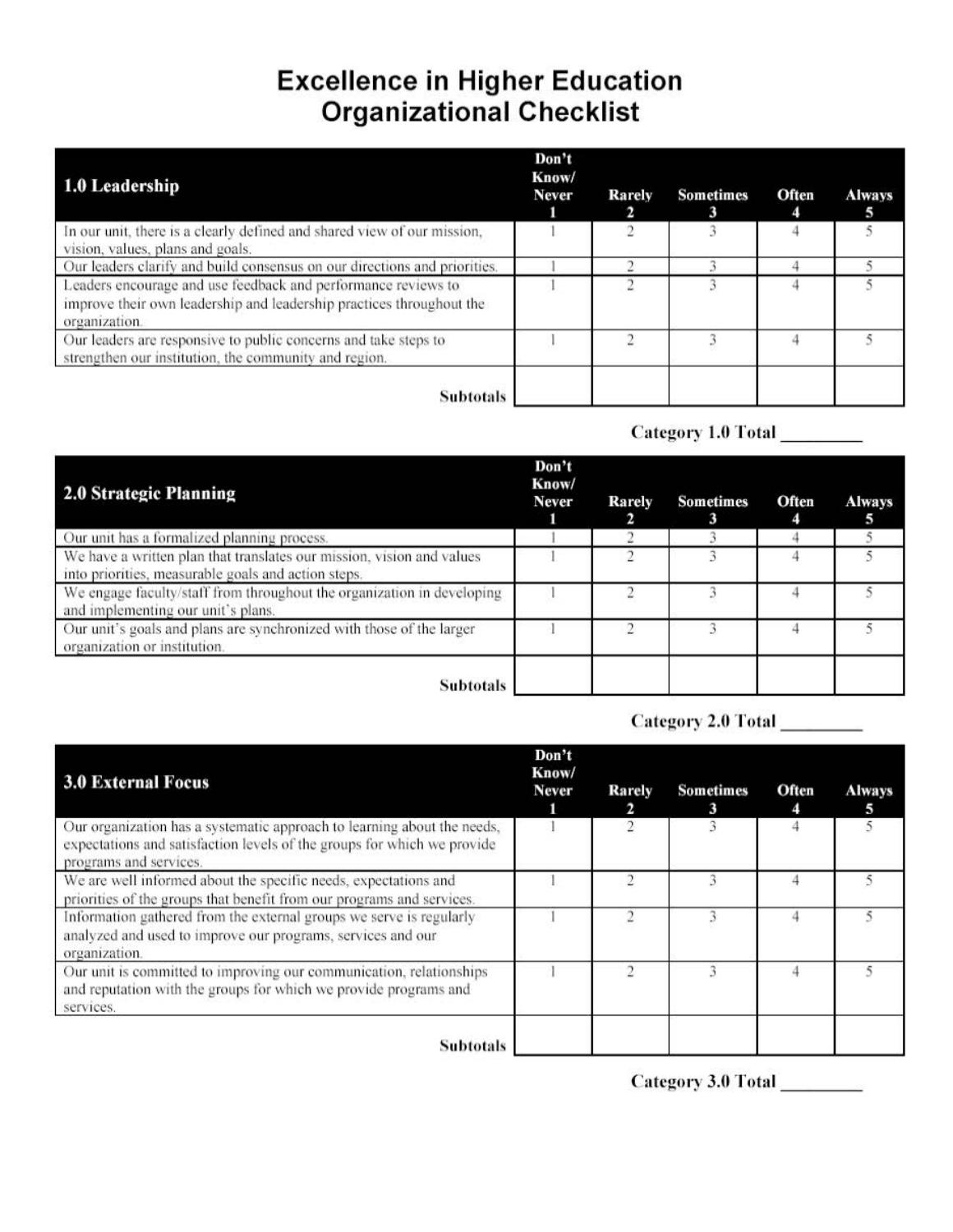# **Excellence in Higher Education Organizational Checklist**

| 4.0 Information and Analysis                                                                                                                               | Don't<br>Know/<br><b>Never</b> | <b>Rarely</b> | <b>Sometimes</b> | Often | <b>Always</b> |
|------------------------------------------------------------------------------------------------------------------------------------------------------------|--------------------------------|---------------|------------------|-------|---------------|
| We have a clear and shared view as to what standards to use in assessing<br>the effectiveness of our unit, and our programs, services and activities.      |                                |               |                  |       |               |
| We have an effective approach for gathering information on<br>organizational outcomes, achievements and progress toward our short-<br>and long-term goals. |                                |               |                  |       |               |
| Information is used throughout the unit to analyze, review and improve<br>our performance relative to our vision, plans and goals.                         |                                |               |                  |       |               |
| We obtain and use information from peer and leading organizations to<br>assess current effectiveness and progress.                                         |                                |               |                  |       |               |
| Subtotals                                                                                                                                                  |                                |               |                  |       |               |

Category 4.0 Total \_\_\_\_\_\_\_\_

| 5.0 Faculty/Staff and Workplace Focus                                                                                         | Don't<br>Know/<br><b>Never</b> | Rarely | <b>Sometimes</b><br>з | Often | <b>Always</b><br>s |
|-------------------------------------------------------------------------------------------------------------------------------|--------------------------------|--------|-----------------------|-------|--------------------|
| Our unit helps faculty/staff members to develop their full potential, and<br>to contribute effectively to the unit's mission. |                                |        |                       |       |                    |
| Our unit encourages excellence, participation, appreciation of diversity<br>and professional development.                     |                                |        |                       |       |                    |
| We have effective approaches for assessing and recognizing individual<br>and group contributions.                             |                                |        |                       |       |                    |
| Our organization has a system for regularly assessing workplace<br>climate, and faculty/staff satisfaction.                   |                                |        |                       |       |                    |
| <b>Subtotals</b>                                                                                                              |                                |        |                       |       |                    |

Category 5.0 Total

| <b>6.0 Process Effectiveness</b>                                                            | Don't<br>Know/<br><b>Never</b> | <b>Rarely</b> | <b>Sometimes</b><br>з | Often | <b>Always</b> |
|---------------------------------------------------------------------------------------------|--------------------------------|---------------|-----------------------|-------|---------------|
| We maintain high standards in our programs and services.                                    |                                |               |                       |       |               |
| In our unit, work procedures are effective, efficient, standardized and<br>well documented. |                                |               |                       |       |               |
| In our work, we consistently follow documented and standardized<br>procedures.              |                                |               |                       |       |               |
| Work procedures are reviewed and improved on a regular basis.                               |                                |               |                       |       |               |
| <b>Subtotals</b>                                                                            |                                |               |                       |       |               |

Category 6.0 Total